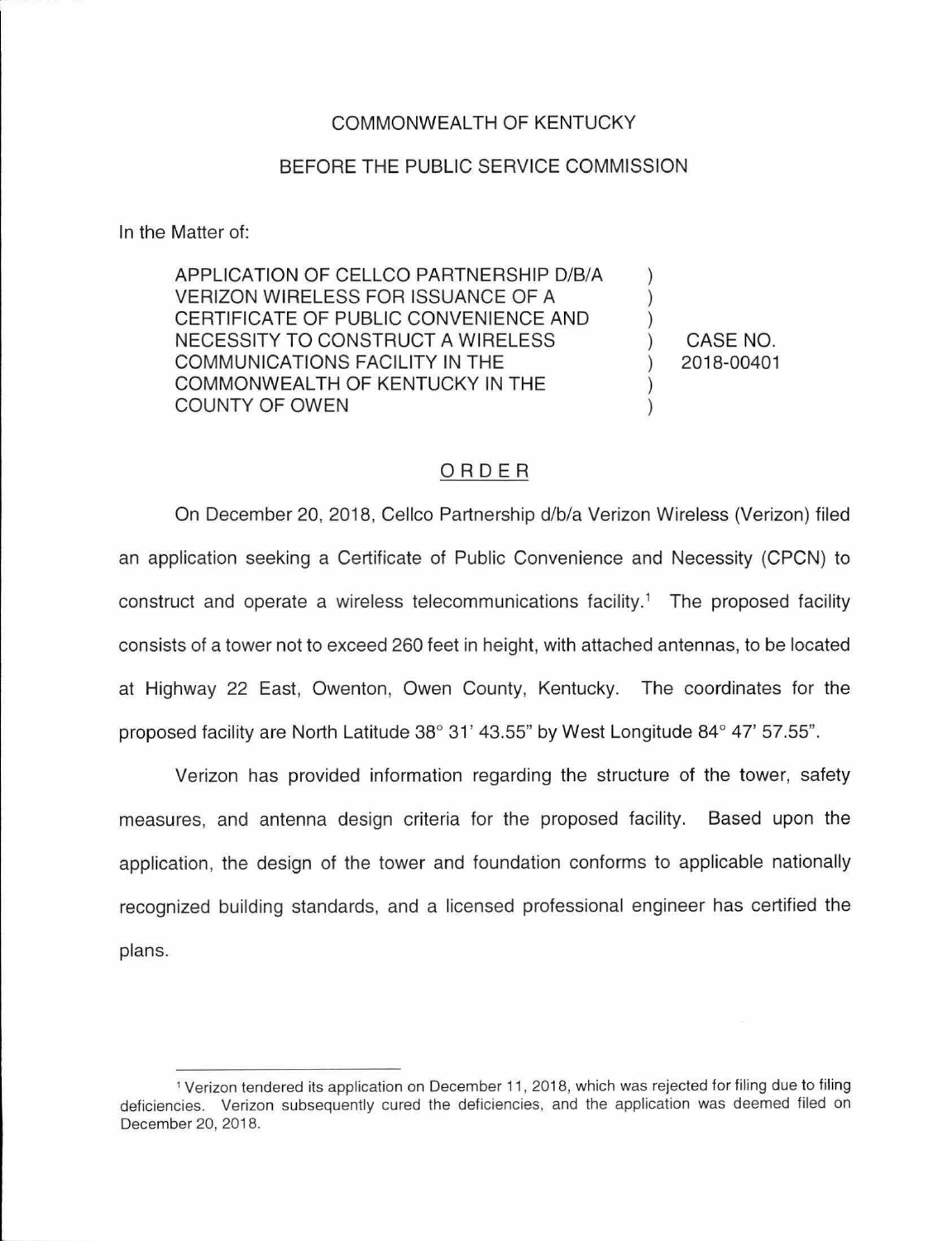Pursuant to 807 KAR 5:063, Verizon has filed statements of having provided the required notifications regarding the proposed construction. Pursuant to 807 KAR 5:063, Verizon has filed evidence that the county judge/executive and all property owners within 500 feet and contiguous to the cell site have been notified of the proposed construction. The notices solicited any comments and informed the recipients of their right to request intervention. As of the date of this Order, no public comments or requests for intervention have been received.

Verizon has filed applications with the Federal Aviation Administration (FAA) and the Kentucky Airport Zoning Commission (KAZC) seeking approval for the construction and operation of the proposed facility. The FAA application was approved, but the KAZC application is pending.

The Commission, having considered the evidence of record and being otherwise sufficiently advised, finds that Verizon has demonstrated that a facility is necessary to provide adequate utility service and, therefore, a CPCN to construct the proposed facility should be granted.

Pursuant to KRS 278.280, the Commission is required to determine proper practices to be observed when it finds, upon complaint or on its own motion, that the facilities of any utility subject to its jurisdiction are unreasonable, unsafe, improper, or insufficient. To assist the Commission in its efforts to comply with this mandate, Verizon should notify the Commission if the antenna tower is not used to provide service in the manner set out in the application and this Order. Upon receipt of such notice, the Commission may, on its own motion , institute proceedings to consider the proper

-2- Case No. 2018-00401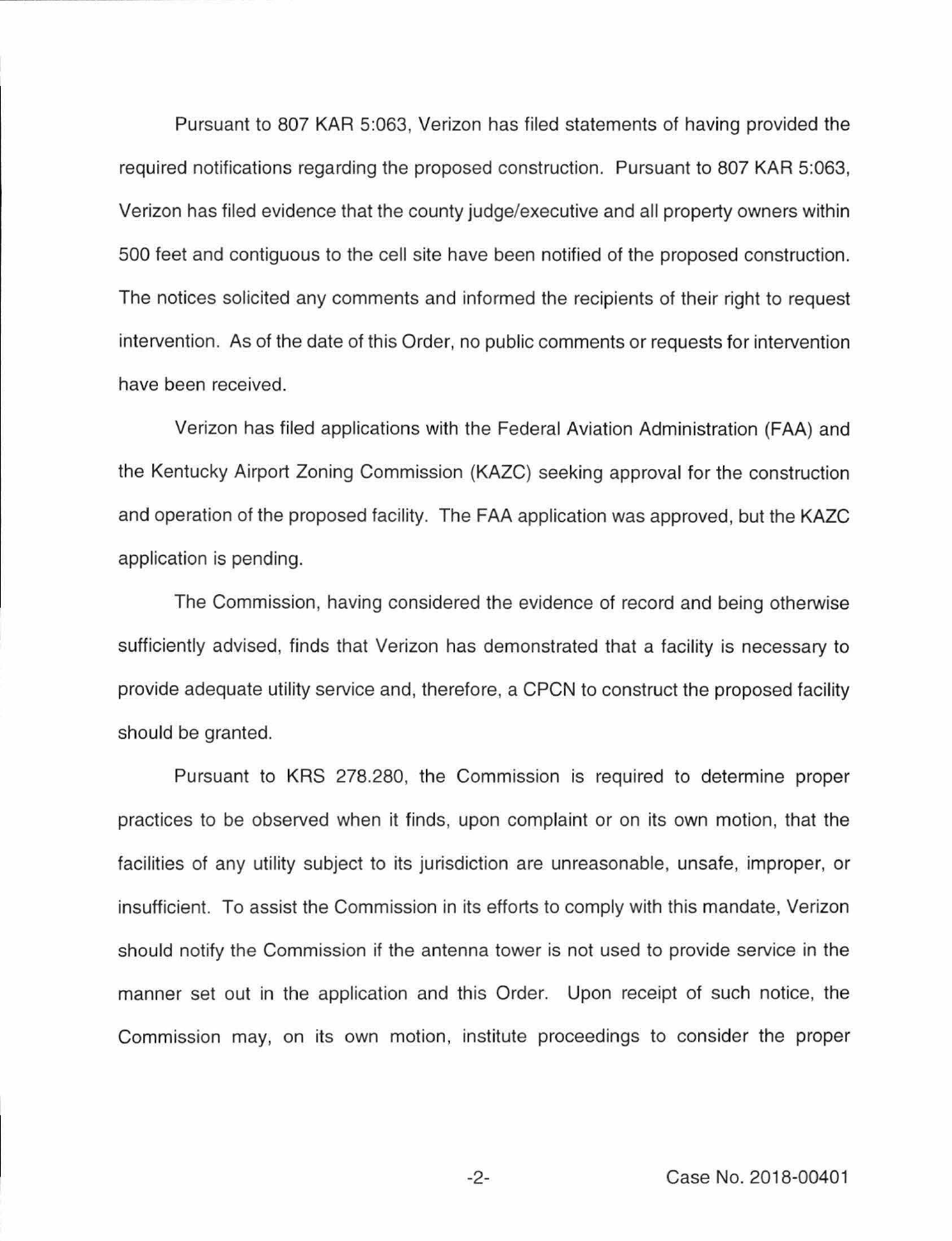practices, including removal of the unused antenna tower, which should be observed by Verizon.

IT IS THEREFORE ORDERED that:

1. Verizon is granted a CPCN to construct a wireless telecommunications facility. The proposed facility consists of a tower not to exceed 260 feet in height, with attached antennas, to be located at Highway 22 East, Owenton, Owen County, Kentucky. The coordinates for the proposed facility are North Latitude 38° 31' 43.55" by West Longitude 84° 47' 57.55".

2. Verizon shall immediately notify the Commission in writing if, after the antenna tower is built and utility service is commenced, the tower is not used for a period of three months in the manner authorized by this Order.

3. Verizon shall file a copy of the final decision regarding the pending KAZC application for the proposed construction within ten days of receiving a decision.

4. Documents filed, if any, in the future pursuant to ordering paragraphs 2 and 3 herein shall reference this case number and shall be retained in the post-case file.

5. This case is closed and removed from the Commission's docket.

-3- Case No. 2018-00401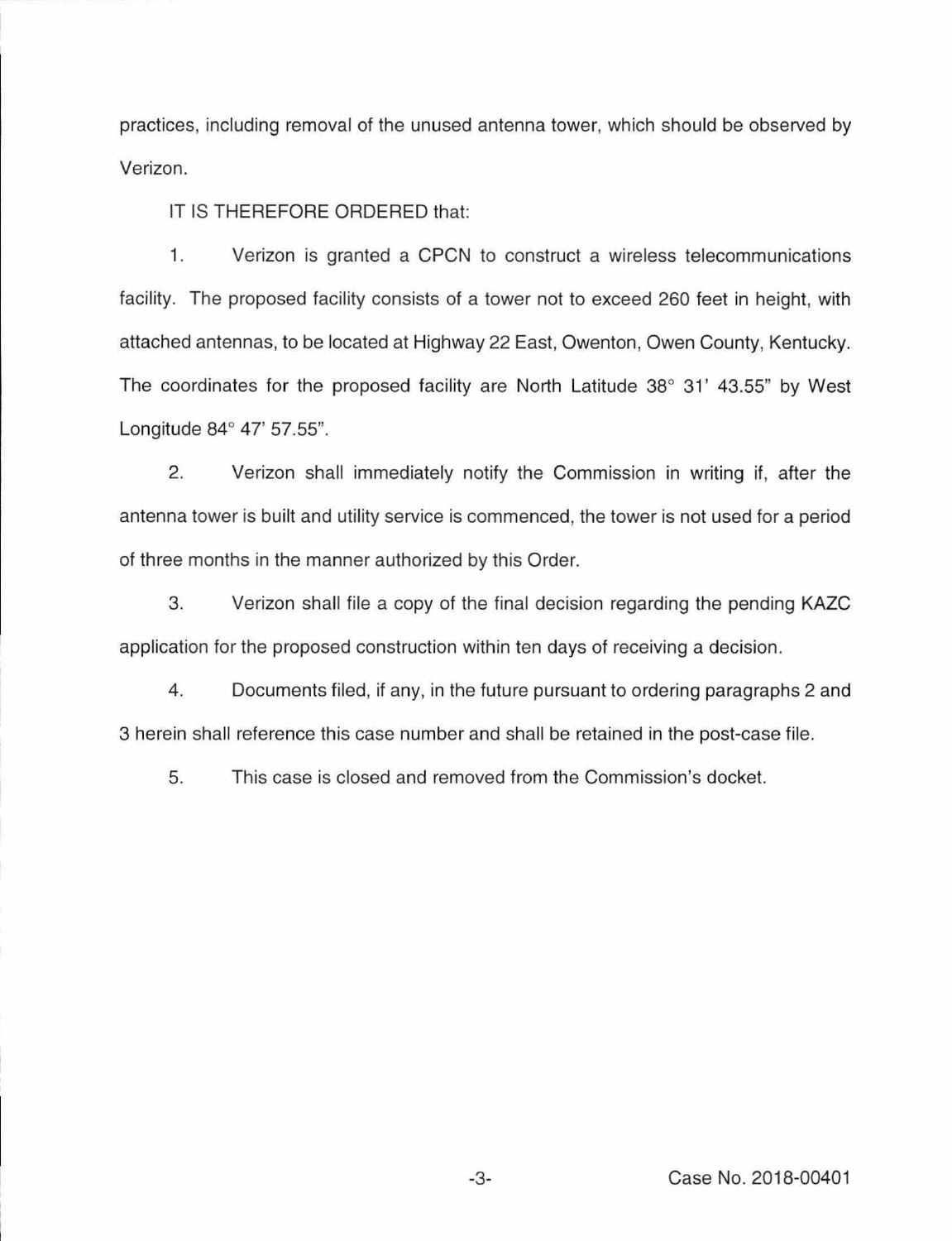By the Commission



ATTEST:

Que R. Punso

**Executive Director** 

Case No. 2018-00401